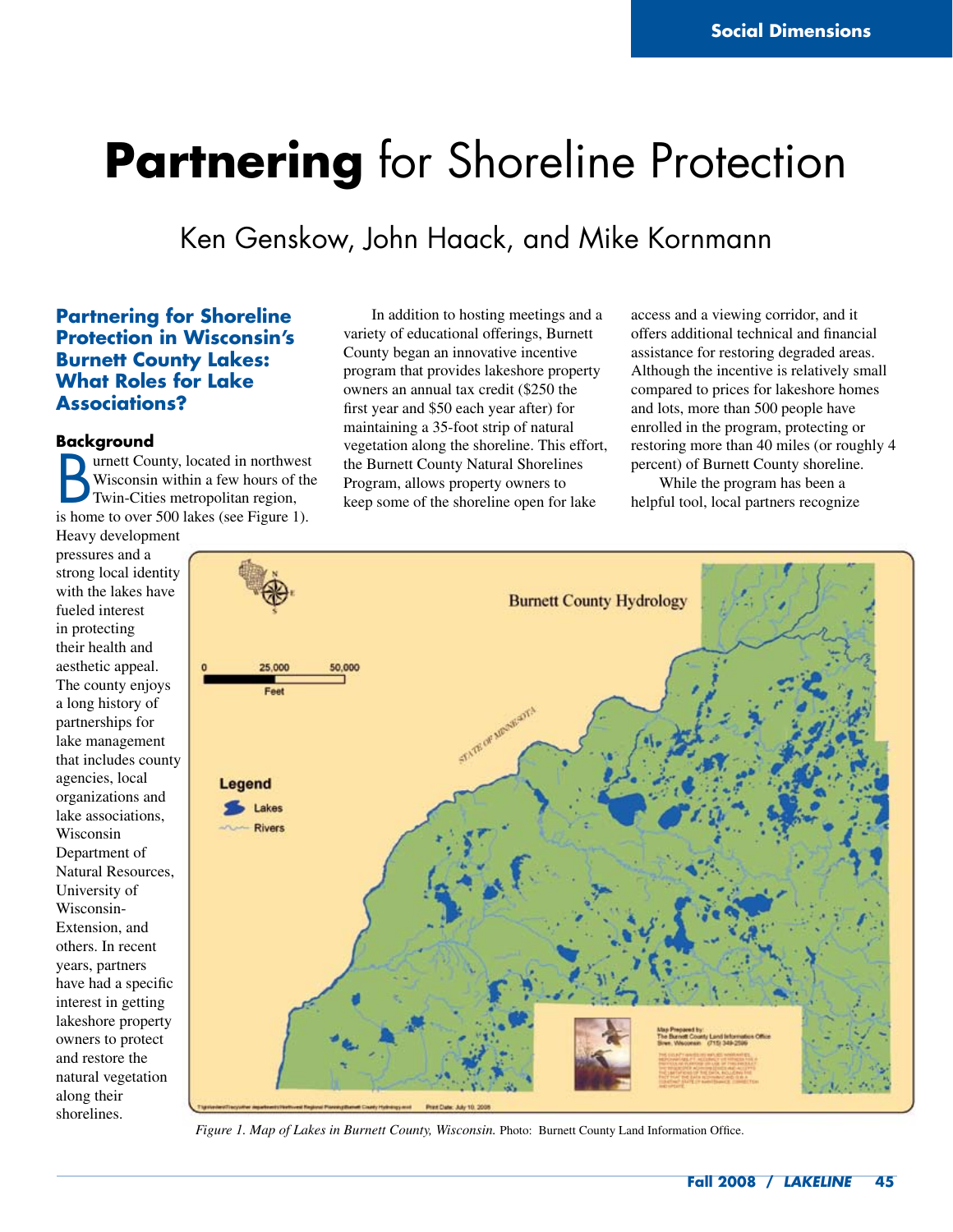

*Figure 2. New lakeshore development that changes natural shoreline.* Photo: John Haack.



*Figure 3. A lakeshore home with lake access and natural shoreline*. Photo: Mike Kornmann.

the need for more approaches and expanded partnerships. One idea was to focus energies on creating more lake associations. As they have worked together through the years, partners active in Burnett County lake management shared a general assumption that lakeshore owners on lakes with associations were more involved in lake

management and shoreland management than those in lakes without associations. Lake associations are incorporated nongovernmental organizations, generally comprised of a voluntary membership base of lake property owners. Their activities can vary from membership meetings and social events to initiatives addressing water safety, zoning, lake

health, and more. With 40 active lake associations in the county, partners are interested in better understanding their roles. Are lake associations addressing the outreach and technical needs of their lakes? Should conservation partners be working with associations to build their organizational capacities? Should they keep working to create new ones?

A study conducted in winter 2005-2006 explored influences of lake associations on knowledge and actions of lakeshore property owners in order to shed light on potential roles for lake associations in shoreline protection and other lake management initiatives (Biedermann, Blasczyk, and Genkow 2006). The effort reflects a local recognition of the need to incorporate social data along with scientific data into the development of lake management programs. This article highlights the study of lake associations, and describes how focusing on the social dimensions of lake management helped shape additional projects and partner actions.

#### **Use of Social Data**

The study used a survey of lakeshore residents and interviews with lake association leaders to explore how lake associations influence awareness of conditions impacting lakes and the adoption of lake-related management practices. It compared property owners from lakes with and without associations on their awareness of lake-health issues, use of available information sources, and use of property-level management practices supporting lake health. It also compared lake association members and non-members on these same factors.

The study involved a sample of 11 lakes with associations and ten lakes without associations, all within Burnett County. Lakes were selected for similarities in size and type. The sample of lakes with associations included one small lake (less than 50 acres), seven medium lakes (50 to 249 acres), and three large lakes (250 or more acres). Ten lakes without associations were then randomly selected from a set of similar lakes to match those with associations, in terms of lake size and similar vulnerability to impacts from development. Factors influencing vulnerability included lake area, depth, lake type, watershed area,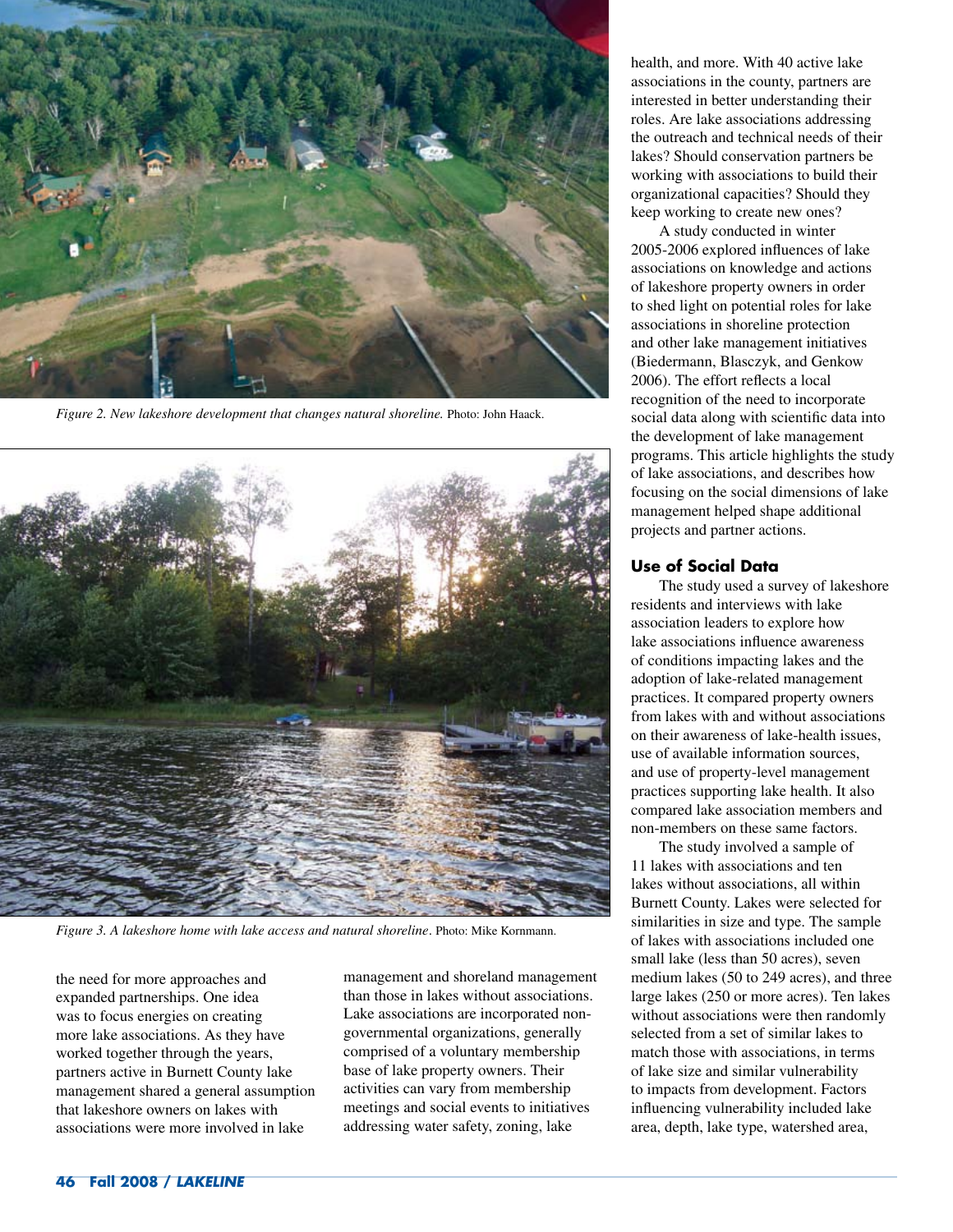housing density, and shoreline irregularity (for more information on vulnerability factors, Google™ "Burnett County Lake and River Classification Plan"). Seven medium and three large lakes without associations (no small) were randomly selected from their size category and with matched vulnerability.

Once the 21 lakes were identified, 30 to 36 residents per lake were randomly selected using information from tax rolls. Those selected for the study received a mailed survey that addressed six major topics: residential characteristics, property land management practices, lake conservation knowledge, opinions, information sources, and member evaluations of lake associations' effectiveness. The total sample included 712 property owners on 21 lakes. The overall response rate was 69 percent (499 responses), and the responses per lake ranged from 56 to 81 percent. Fifty-three (53) percent of responses are from lakes with associations, and 47 percent are from lakes without associations. Responses were compared, first based on whether a respondent lived on a lake with an association, and second, for those on lakes with associations, based on whether or not respondents are members of the lake association. Analysis consisted primarily of cross-tabulations and the use of Pearson's chi-square coefficients to assess relationships. Leaders of ten of the 11 lake associations were also interviewed.

*Levels of knowledge and awareness.* The study suggests that residents on lakes with associations and/or their members consistently reported higher knowledge levels on eight lake conservation topics compared to their counterparts. Table 1 indentifies the conservation topics and statistically significant differences in reported levels of knowledge. The most marked differences in levels of knowledge were on managing *recreational lake use* and the *science of lakes*. Residents on lakes with associations and members in the corresponding lake associations are more knowledgeable on these two topics then their counterparts. Knowledge of *preserving the natural shoreline* significantly correlated only with lake association membership.

Residents on lakes with associations also express greater awareness of Burnett



*Figure 4. A lakeshore home, hidden from view, with natural shoreline.* Photo: Mike Kornmann.

County's shoreline zoning ordinances. Forty-one (41) percent indicated "very aware" compared to 27 percent of those on lakes without an association. Members also show slightly greater awareness than non-members, although this is not a statistically significant difference.

Affiliation with lake associations is correlated with involvement in an activity to learn more about lake conservation. Forty-six (46) percent of residents on lakes with associations have done something in the last two years to learn more, compared with 19 percent of residents on lakes without associations. Likewise, 52 percent of members participated in some activity compared to 31 percent of non-members. Some activities listed by both groups include reading/research and online research. Residents on lakes with associations and their members also listed workshops and meetings and expert visits sponsored by lake associations.

*Individual actions and behaviors.*  The study found that lake association membership is less of a factor shaping the individual property management behaviors of residents. Residents were asked if they had altered the shoreland (area where land and water meet) in six possible ways since ownership, if any changes were made in the 35-foot shoreland zone, if methods were used for filtering or retaining water from the house roof or property, and if they had a lawn and its care. What lake residents reported doing in these four areas proved to be weakly correlated with residing on lakes with or without associations, as well as membership in a lake association (Table 2).

Noticeably high percentages of all respondents indicated that they basically left the shoreline in the same condition as when they acquired the property. When alterations were made, each specific alteration was not necessarily correlated with lake association variables. Similarly, analysis showed that what residents did since owning their property to the land between the water's edge and 35 feet toward the house (the shoreland buffer area) did not differ that much according to living on a lake with or without an association or membership in an association.

Researchers also studied factors that residents considered important when making decisions about caring for, improving or changing their land, home, or boathouse, piers, and docks. Ten factors (Table 3) were presented and respondents ranked the importance of each from "not important" to "very important." Four were classified as *collective motivation* and six as *individual motivations.*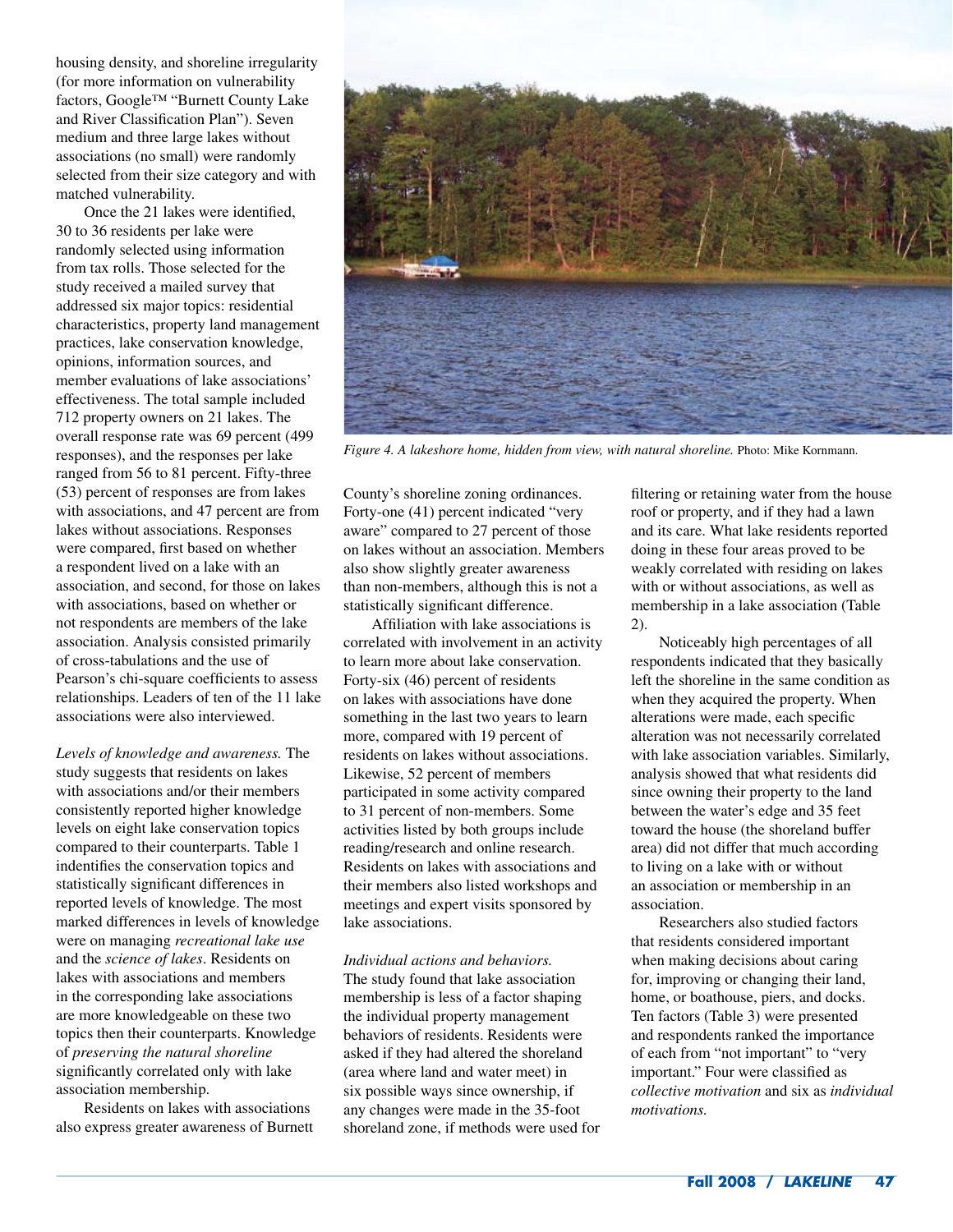#### **Table 1**. Knowledge of Conservation Topics.

| <b>Conservation Topic</b>                  | Significant<br>difference for lakes<br>with lake associations | Significant<br>difference for lake<br>association members |
|--------------------------------------------|---------------------------------------------------------------|-----------------------------------------------------------|
| Aquatic invasive species                   | ns                                                            | $\overline{+}$                                            |
| Aquatic plants                             | $^{+}$                                                        | ns                                                        |
| Preserving natural shoreline               | ns                                                            | $^{+}$                                                    |
| Controlling rain water runoff              | $\ddot{}$                                                     | ns                                                        |
| Studying the science of lakes              | $\ddot{}$                                                     | $+$                                                       |
| Ways to manage recreational use of lakes   | $\ddot{}$                                                     | $+$                                                       |
| Maintaining fish/wildlife habitats         | ns                                                            | ns                                                        |
| Effects of fertilizers/pesticides on lakes | ns                                                            | ns                                                        |

"+" or "-" means significant difference at p<0.05 in favor (+) or against (-) associations; "ns" means differences are not statistically significant

**Table 2**. Shoreline Conditions Consistent with Conservation Recommendations.

| <b>Shoreline Conditions</b>         | Significant<br>difference for lakes<br>with lake associations | Significant<br>difference for lake<br>association members |
|-------------------------------------|---------------------------------------------------------------|-----------------------------------------------------------|
| Natural shoreline/native vegetation | ns                                                            | ns                                                        |
| Plants growing out of the water     | ns.                                                           | ns                                                        |
| Dead trees in or below the water    | <sub>ns</sub>                                                 | $\overline{\phantom{0}}$                                  |
| Retaining wall                      | ns                                                            | ns                                                        |
| Rock/rip-rap                        | ns                                                            | ns                                                        |
| Manmade beach                       |                                                               | ns                                                        |

"+" or "-" means significant difference at p<0.05 in favor (+) or against (-) associations; "ns" means differences are not statistically significant

| <b>Table 3.</b> Motivations to Change Shoreline. |                                                               |                                                           |  |
|--------------------------------------------------|---------------------------------------------------------------|-----------------------------------------------------------|--|
| <b>Motivational Issue</b>                        | Significant<br>difference for lakes<br>with lake associations | Significant<br>difference for lake<br>association members |  |
| Effects on other lake properties                 | ns                                                            | $^{+}$                                                    |  |
| Effects on water quality                         | ns                                                            | ns                                                        |  |
| Effects on fish and wildlife                     | ns                                                            | ns                                                        |  |
| Effects on natural areas                         | ns                                                            | $^{+}$                                                    |  |
| Updating and modernizing                         | ns                                                            | ns                                                        |  |
| Improve safety/remove hazards                    | ns                                                            | ns                                                        |  |
| Improve appearance                               | ns                                                            | ns                                                        |  |
| Improve overall enjoyment                        | ns                                                            | $+$                                                       |  |
| Increase return on investment                    | ns                                                            | <sub>ns</sub>                                             |  |
| Effects on property value                        | ns                                                            | ns                                                        |  |

"+" or "-" means significant difference at  $p<0.05$  in favor (+) or against (-) associations; "ns" means differences are not statistically significant

*Perspectives on lake associations.*  Surveys and interviews with association leaders asked about perceptions of lake associations including their effectiveness. Members of associations (192 total) assessed the effectiveness or ineffectiveness of their associations.

Members are generally quite positive about lake associations and their benefits, and many offer very constructive suggestions and strategies to increase their association's effectiveness. Between 70 to 80 percent rated their association as being effective on *promoting member* 

*communication,* educating *members* on lake health, and *conducting projects* that protect the lake. More than 50 percent rated their associations effective at *acquisition of funds* for projects, *promoting lake policies,* and *expressing member views* during government meetings, and *encouraging conservation practices*.

Notably, more association members favored zoning ordinances to preserve shorelands (81 percent compared to 59 percent of non-members). More members view favorably organized efforts aimed at citizens to adopt lake healthy practices (87 percent compared to 67 percent on nonmembers). Agreement with the necessity of preserving shoreline vegetation for improved lake water also differed (74 percent of members agree, compared with 53 percent of non-members).

The study reinforces assumptions that lake associations fill an important niche for social networks and communication and awareness building. Both members and non-members responding to the survey have more positive perceptions of associations than negative. Both residents on lakes with and without associations point to the advantage of having a collective group already established when problems arise. Operational and political dimensions of volunteer organizations, such as a few doing most of the work and issues with leadership, were cited as challenges that lake associations face.

#### **Insights and Further Steps**

Data from the study have helped local partners better understand lakeshore property owners and provided insights on potential roles for lake associations as avenues for reaching them with lake management messages. The study affirmed that lake associations can be strong partners, but may also need capacity-building to initiate and sustain efforts. Roles highlighted in these associations are communication with lakeshore property owners and association members and hosts/conveners for meetings for interactions with educators and resource managers. The study also affirmed that the local "delivery system" for lake management is unique for each lake.

Assisting lake associations with organizational development may enhance